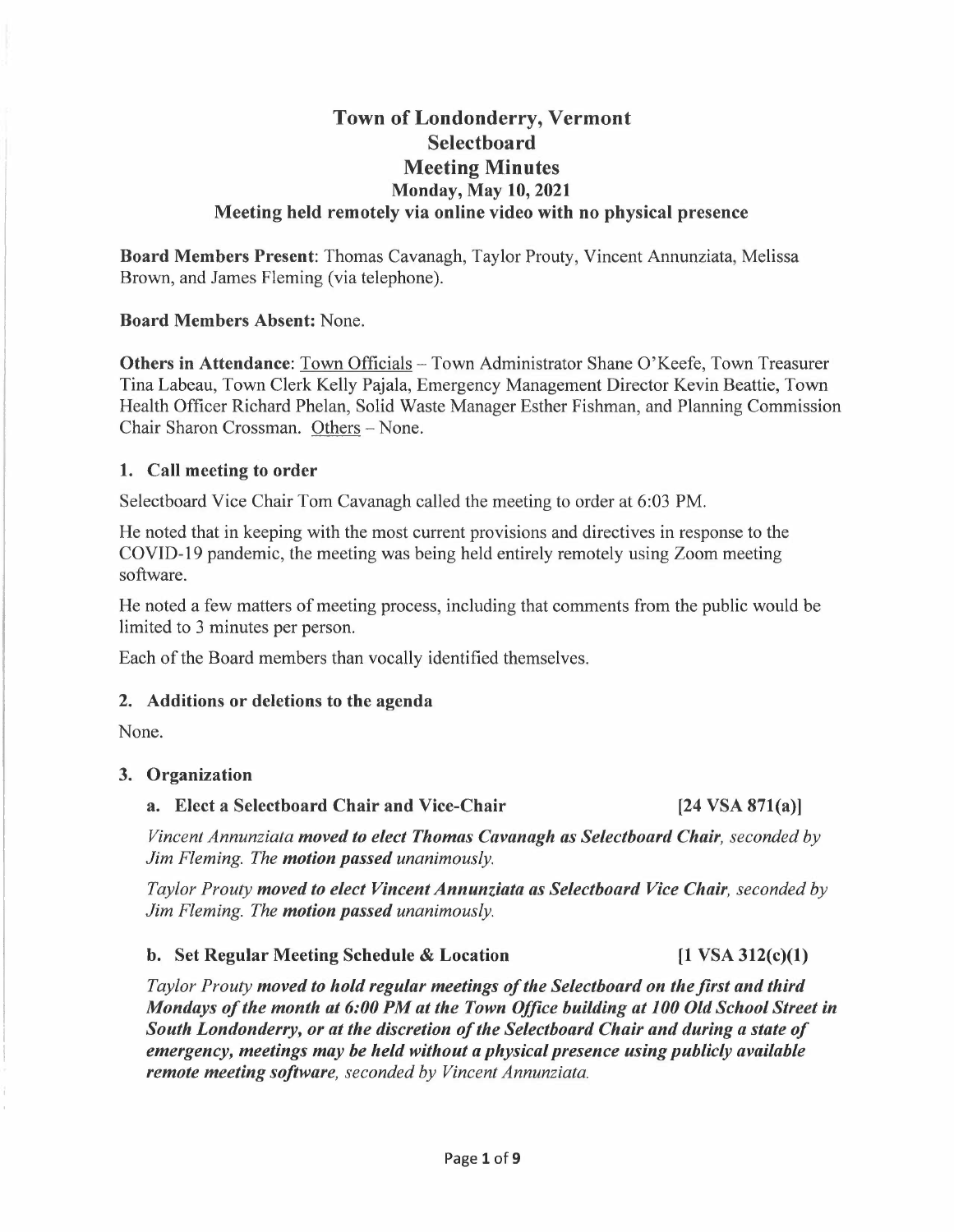There was a brief discussion about when the Board would be going back to in-person meetings.

*The motion passed unanimously.* 

### **c. Designate newspaper of record [17 VSA 2641(b)]**

*Vincent Annunziata moved to designate the Vermont Journal as the Town's newspaper of record, seconded by Taylor Prouty. The motion passed unanimously.* 

### **d. Designate member with authority to sign warrants & pay orders (24 VSA 1623(a)(l)]**

*Taylor Prouty moved to appoint Tom Cavanagh as the designated Selectboard member with authority to sign warrants and pay orders, seconded by Vincent Annunziata. The motion passed unanimously.* 

### **e. Adopt Rules of Order**

Kevin Beattie requested that the Board change its rules to more closely follow Roberts Rules of Order, where a motion is made and seconded, then the discussion tales place before the Board vote. He noted that the public does not have an adequate chance to speak to a motion after it is made as it goes to a vote immediately. He suggested that discussion should take place after the motion is made.

O'Keefe noted that the Board is not obligated to follow Roberts Rules of Order, and Cavanagh added that he believed the Board's Rules of Procedure are based on those recommended by the Vermont League of Cities and Towns. Prouty mentioned that changes made last year helped to cater the Rules to how meetings were being conducted.

Pajala noted that Board members have recommended motions before them as they begin their discussions, which may drive the direction of the conversation, and the public is not aware of the motion. She agreed that making motions at the beginning of the discussion made sense.

Prouty mentioned that he appreciates having recommended motions prepared ahead of time as a jumping off point for the Board. He asked whether changes to the Rules of Procedure were needed to provide for motions stated up front, or if the Board could just follow that process. Annunziata stated that having discussion before and after a motion would be acceptable.

It was agreed to pass over this matter and address it at the next meeting, and O'Keefe will review the Rules of procedure to see if there is language that would codify stating the motion first.

### **4. Minutes Approval- Meeting(s) of 4/19/2021**

*Vincent Annunziata moved to approve the minutes of the Selectboard meeting of April 19, 2021, seconded by Taylor Prouty. The motion passed unanimously.* 

O'Keefe clarified that the minutes show changes to the previous draft distributed to the Board.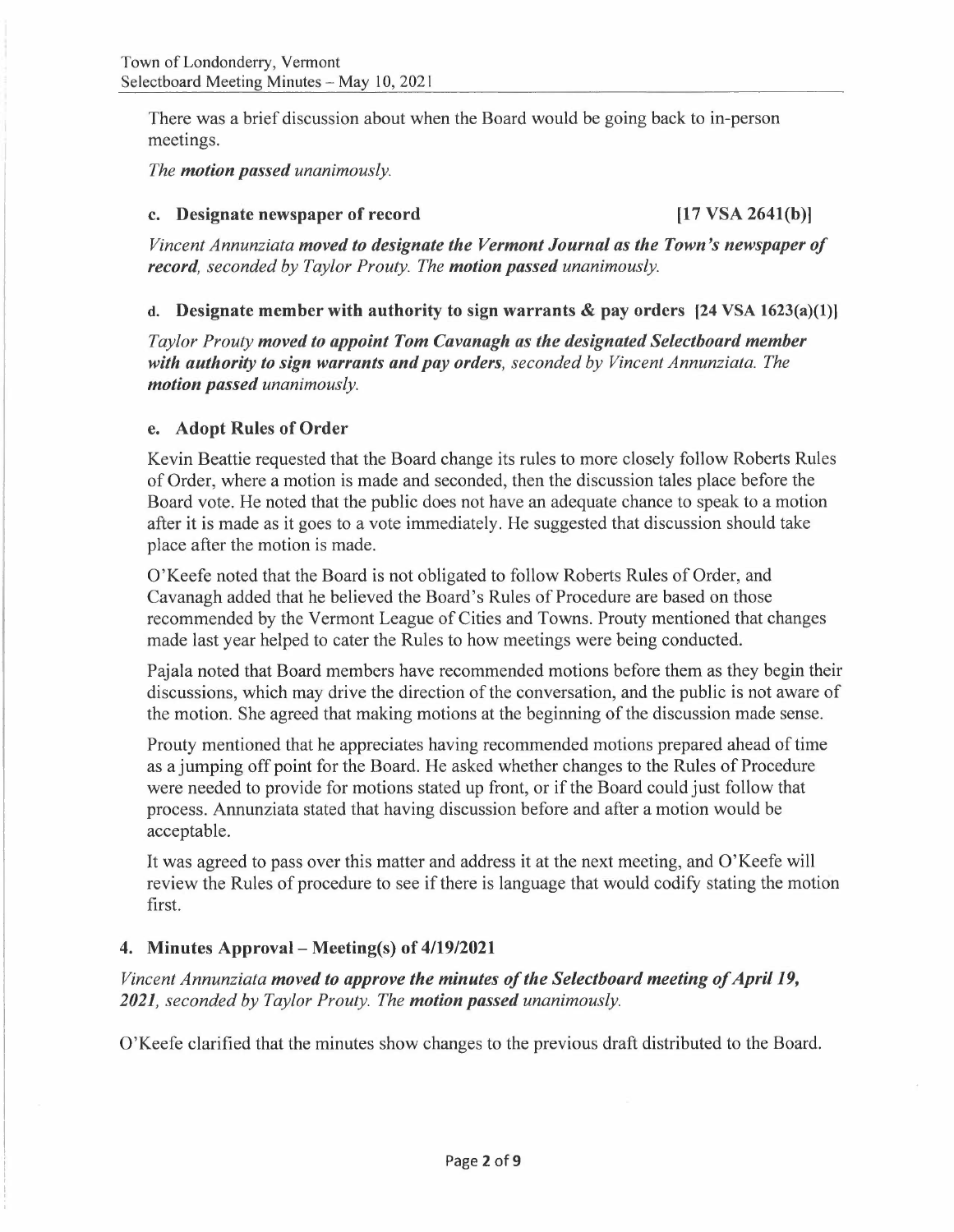## **5. Selectboard Pay Orders**

## *Taylor Prouty moved to approve the pay orders for payroll and accounts payable, seconded by Vincent Annunziata. The motion passed unanimously.*

O'Keefe mentioned that a \$330 invoice from the Cole Company was for inspection and a report on work at both the Town Garage and the Town Office. He mentioned that the report is included in the meeting packet, and he will come back for Board approval to pay for this from the Town Building Capital Reserve fund.

Labeau noted the \$389,000 payment to the education fund, which is higher than last year, but the Town will receive a \$50,000 refund from the school, and noted that we'll be a bit better off than last year.

*The motion passed unanimously.* 

### **6. Announcements/Correspondence**

Sharon Crossman announced that the West River Farmers Market had submitted an application for an Itinerant Vendor Permit and pointed out it seeks to hold the market from Labor Day through Columbus Day weekend, and would abide by all State of Vermont safety guidelines.

Esther Fishman stated that there will be an electronics collection event on May 22<sup>nd</sup> from 9:00 AM to 100 PM at the Flood Brook School, which will be open to anyone in the state.

Shane O'Keefe stated that he had received word that day that the Town was successful in receiving the VTrans structures grant for replacement of culvert #12 on Spring Hill Road at Eddy Brook. The application was for \$175,000 of the approximately \$226,000 project, and he mentioned that he would look to handle the engineering work this year for construction next summer in FY2023.

He added that he had signed the construction contract for Tom and Judy Platt's post office building elevation project, and hopes to meet soon on the construction schedule. Mance Engineering will be handling the construction engineering services for the project, he said.

O'Keefe mentioned that the Town received notice of a local concerns meeting to be held by the Town of Windham at its May 17th Selectboard meeting regarding a federally funded proposal is to replace a deteriorated culvert with precast box concrete structure in 2023 on the gravel section of Route 121 not far from the intersection with Windham Hill Road. The Windham Town website should have remote meeting login information, he added.

O'Keefe noted correspondence included in the Board's meeting packet was as follows:

- An announcement of the public meetings on the update of the Town's Local Hazard Mitigation Plan, scheduled for May 19th and June 2nd.
- A letter from the Windham Regional Commission regarding its intention to readopt the Windham Regional Plan. The complete document is on the Selectboard's shared file, he added and mentioned he would print them out if requested. Comments are due no later than June 21st.
- A notice regarding intended blasting at Mad King Quarry on Rowes Road, scheduled for May 14th.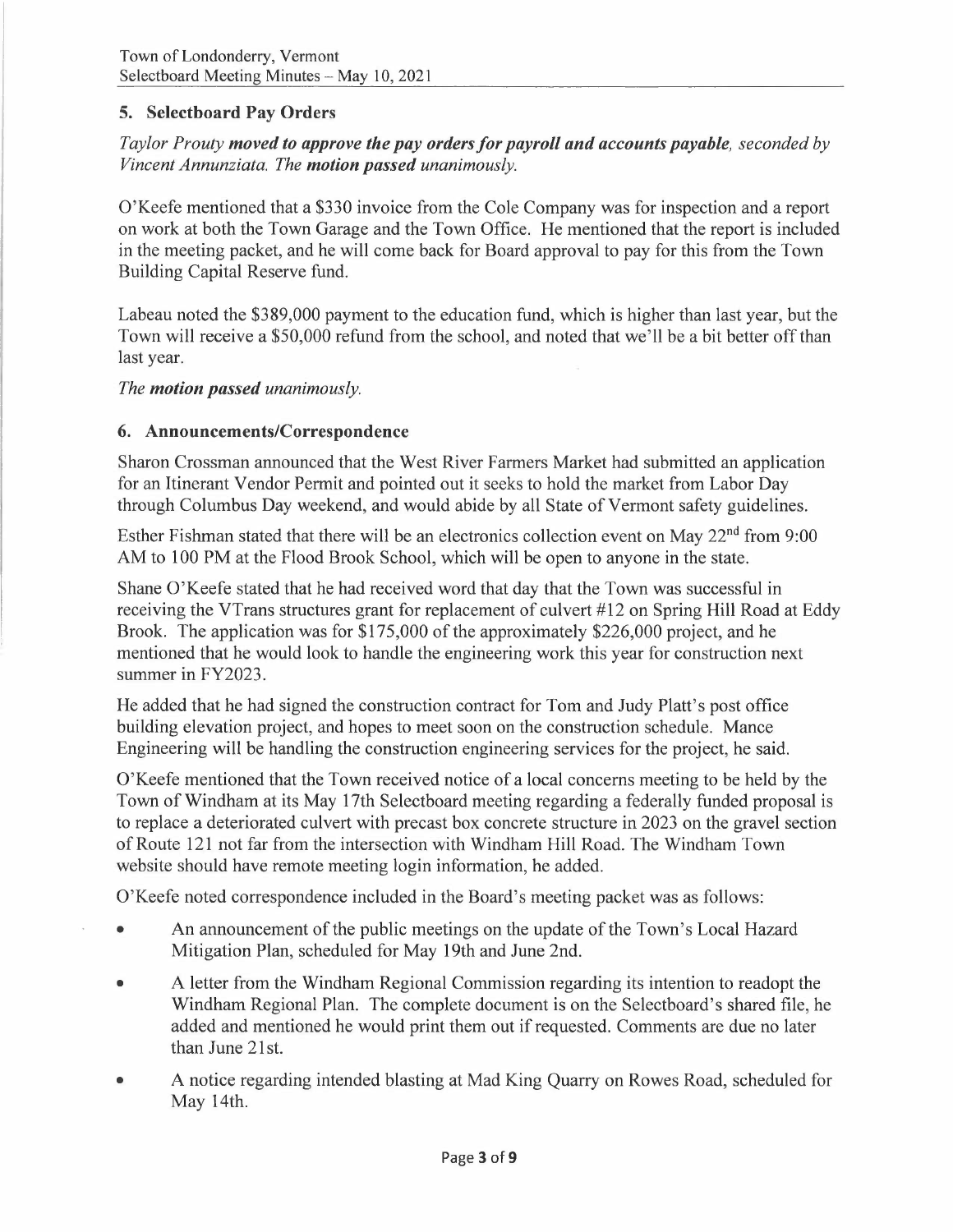- A dog complaint from Windham resident Margaret Dwyer regarding her dog being bitten while being walked along Magic Circle. Because no person was bitten there is no requirement for the Board to conduct an investigation and hearing on the matter, and it defaults to the Animal Control Officer.
- A letter of thanks from the Second Congregational Church for allowing the church to use Pingree Park for an outdoor Easter worship service.
- An invitation from the Chester Snowmobile Club to a landowner thank you BBQ.
- Petition documents for minor modification to existing cell tower at Magic Mountain.

For the Parks Board, Pajala announced that free Music Monday concerts would take place every other Monday from 6 PM to 8 PM at Pingree Park, beginning July 5<sup>th</sup> and running through September  $6^{\text{th}}$ .

Regarding the dog bite matter on Magic Circle, mentioned earlier, Annunziata inquired as to whether there should be some further investigation. O'Keefe suggested that Animal Control Officer Pat Salo should be asked about this matter and the applicable requirements, and Annunziata suggested that Salo be invited to the next Board meeting. Pajala suggested looking at the Town's Dog Ordinance for revisions.

## **7. Visitors and Concerned Citizens**

Phelan congratulated Cavanagh and Annunziata on their appointments as Chair and Vice-Chair, respectively, and Brown on her recent election to the Board.

### **8. Annual Appointments**

### **a. Road Commissioner [17 VSA 2646(16) & 265l(a)]**

# *Vincent Annunziata moved to appoint Taylor Prouty as the Town's Road Commissioner, seconded by Melissa Brown. The motion passed unanimously.*

## **b.** Emergency Management Director [20 VSA 6(a)]

*Taylor Prouty moved to appoint Kevin Beattie as the Town's Emergency Management Director, seconded by Vincent Annunziata. The motion passed unanimously.* 

## **c. Windham Regional Commission Representatives (2) (24 VSA 4343(a)]**

*Taylor Prouty moved to appoint Georgianne Mora and Denis Pinkernell as the Town's representatives to the Windham Regional Commission, seconded by Vincent Annunziata. The motion passed unanimously.* 

## **d.** Tree Warden **by Eq. 24 VSA 871(b)**

*Taylor Prouty moved to appoint Kevin Beattie the Town's Tree Warden, seconded by Jim Fleming, passed unanimously. The motion passed unanimously.* 

## **e. 911 Coordinator [30 VSA 7056(a)]**

Pajala suggested that the Board appoint Bonnie Cobb as an Assistant 911 Coordinator.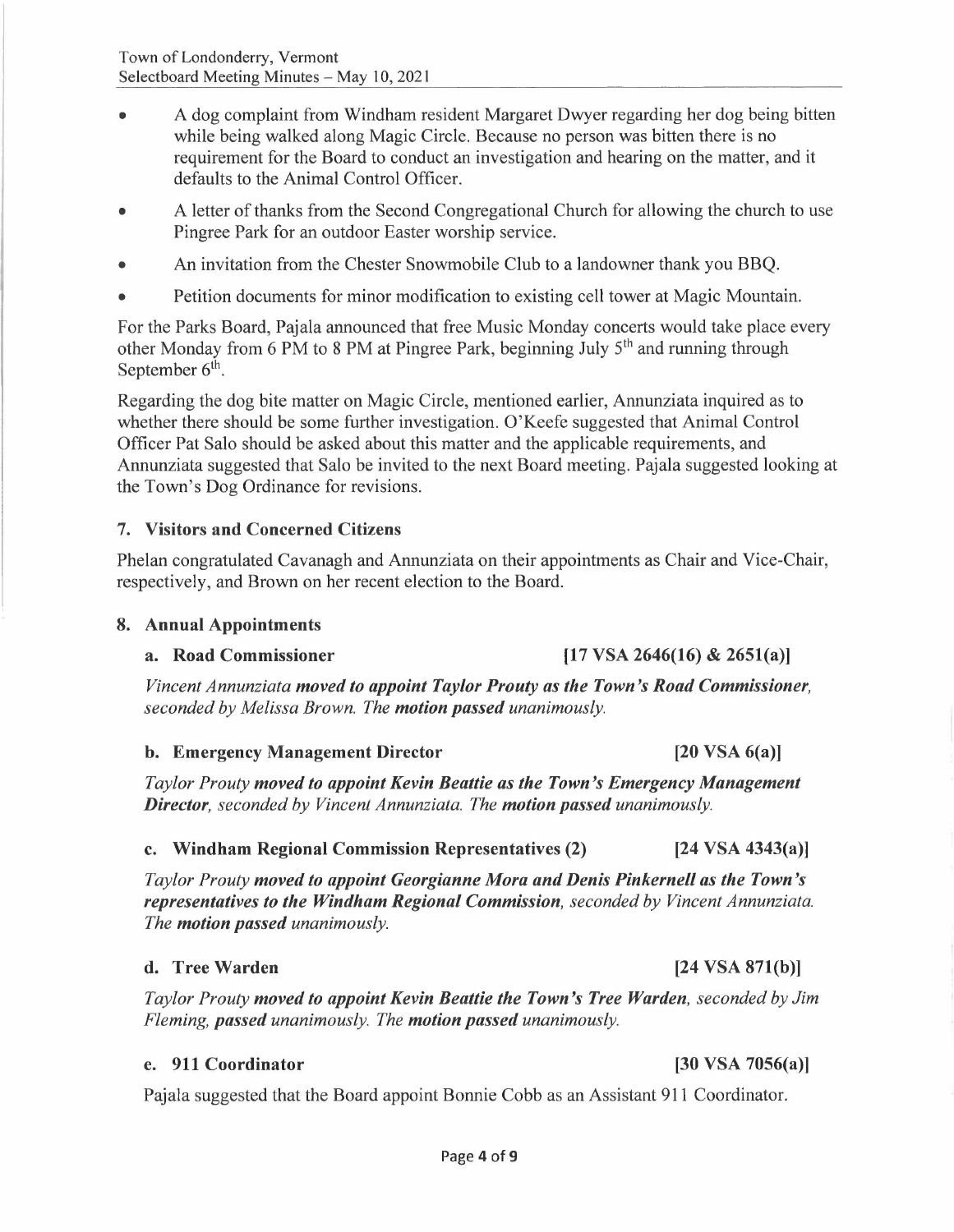*Taylor Prouty moved to appoint Kelly Pajala as the Town's E911 Coordinator and Bonnie Cobb E911 Assistant Coordinator, seconded by Tom Cavanagh. The motion passed unanimously.* 

### **f. Animal Control Officer [20 VSA 3549]**

*Vincent Annunziata moved to appoint Pat Salo as the Town's Animal Control Officer, seconded by Taylor Prouty. The motion passed unanimously.* 

### **9. Town Officials Business**

### **a. Emergency Management Director - Discuss formation on an Emergency Management Committee**

Kevin Beattie suggested that an emergency management committee be formed to better address local emergency response needs and preparedness. Committee membership discussed included the Emergency Management Director, Town Administrator, Town Treasurer, Town Clerk, Town Health Officer, with involvement from emergency response providers.

It was agreed to address this further at an upcoming Board meeting.

### **10. Transfer Station/Solid Waste Management**

### **a. Updates**

Fishman mentioned that there had been a meeting with State of Vermont representatives to explore the possibility of on-site composting at the Transfer Station, she spoke about site constraints at the facility such as flood hazard areas. She described several options for contracting for this service.

She also mentioned that she is exploring bottle redemption at the Transfer Station. Cavanagh noted that the facility has stopped accepting returnables due to the redemption center closing on May 18th, which explains the effort to consider doing this at the facility.

Regarding the recently approved equipment grant, use of the grant is still pending a decision on how to handle the food scraps. She mentioned that she believed the Town has until June 2023 to use the funds.

O'Keefe noted that he is working with the Energy Committee on the possibility of a solar array at the former upper septage field, and that through that process has found that the field is above he base flood elevation and can possibly be removed from the flood hazard area.

### **11. Roads and Bridges**

### **a. Updates**

Noting a concern about through trucks on Thompsonburg Road raised at Town Meeting, Prouty mentioned that "no through trucking" provisions and signs must be backed up by local ordinance, and should be added to a future agenda, as should additional speed limits on other roads. He mentioned that the Windham Regional Commission had conducted speed studies on a few paved roads that can help with setting speed limits.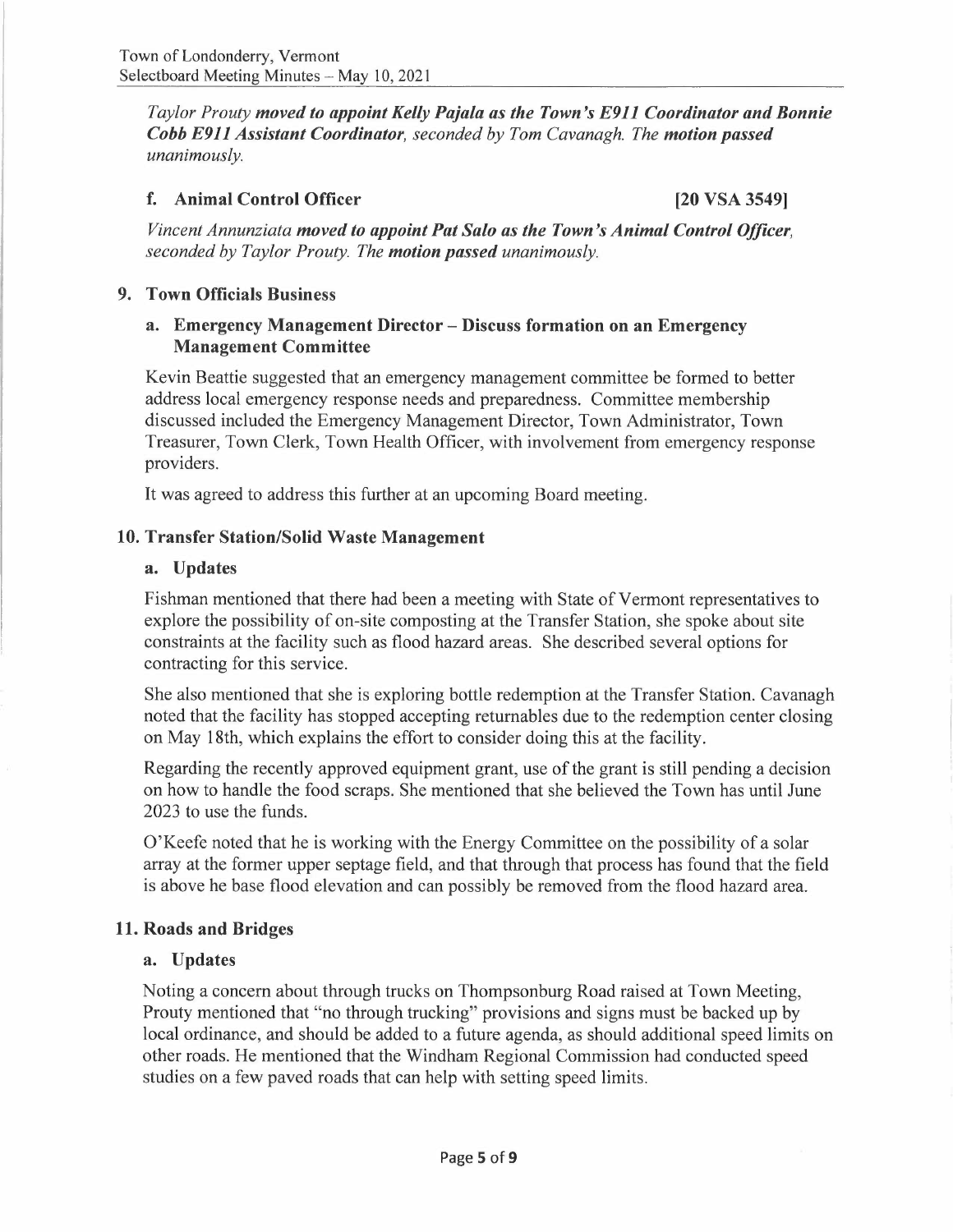Fleming suggested the Town talk to those companies receiving overweight permits and instruct them to slow down.

Vehicular speeding in general was briefly discussed, as was speeding enforcement.

Prouty noted that we're gearing up for invitations to bid for salt and sand.

For paving, he stated that the projects may include some work by the Road Crew, and smaller projects were anticipated this year, such as Mansfield Lane, Howard Hill and Magic Access Roads due to their close proximity to one another. Regarding Mansfield lane, there is a large pine tree preventing proper ditching that should be removed professionally. Beattie mentioned the need to stabilize the bank on Mansfield Lane as well, and Prouty agreed that it will take a significant effort and this is one of the most challenging roads in town and costs of the work needs to be addressed going forward.

Culvert repairs on paved roads were discussed, particularly those needed on Spring Hill Road and Middletown Road, and mentioned a beaver issue on Green Mountain Trail.

### **b. Disposal of surplus vehicles/equipment**

Prouty mentioned various pieces of equipment and vehicles located in the cold storage barn adjacent to the Town Office that are considered to be surplus and unneeded for Town purposes, including as follows: fire truck; tractor; tiller; sweeper; sickle bar mower. Most are non-functional, but may be needed for use by folks in the community.

He described some of the changes to the way equipment is proposed to be acquired and used in the future. Prouty recommended clearing out the shed of this surplus and generate some revenue by selling it. With the installation of new doors and eventually electricity he and Josh Dryden would like to make it a better building for Town purposes.

There was discussion about selling items locally or regionally. O'Keefe mentioned the successful sale last year of a mower that was advertised and sold locally. He also mentioned and recommended using an auction company that he has used that will take care of all aspects of the sale, with the bidder paying any fees. A local auction was also discussed as an alternative.

It was agreed to assemble a list of all surplus items in the cold storage barn for further consideration by the Board.

### **c. Consider application(s) for excess vehicle weight permits [23 VSA 1400a]**

The Board reviewed overweight permit applications, and it was noted that the applicable fees were paid, and insurance certificates received.

*Taylor Prouty moved to approve the excess weight permits for Duquette Forestry Transportation, United Natural Foods, Inc., and Cardinal Logistics Management Corporation, and authorize the Town Administrator to execute the permits on behalf of the Town, seconded by Vincent Annunziata.* 

Fleming asked that a note be put on the permits for them to please ask drivers to respect the Town's speed limits. This was discussed, and it was agreed that O'Keefe would add this to the notice that goes along with the issued permits.

*The motion passed unanimously.*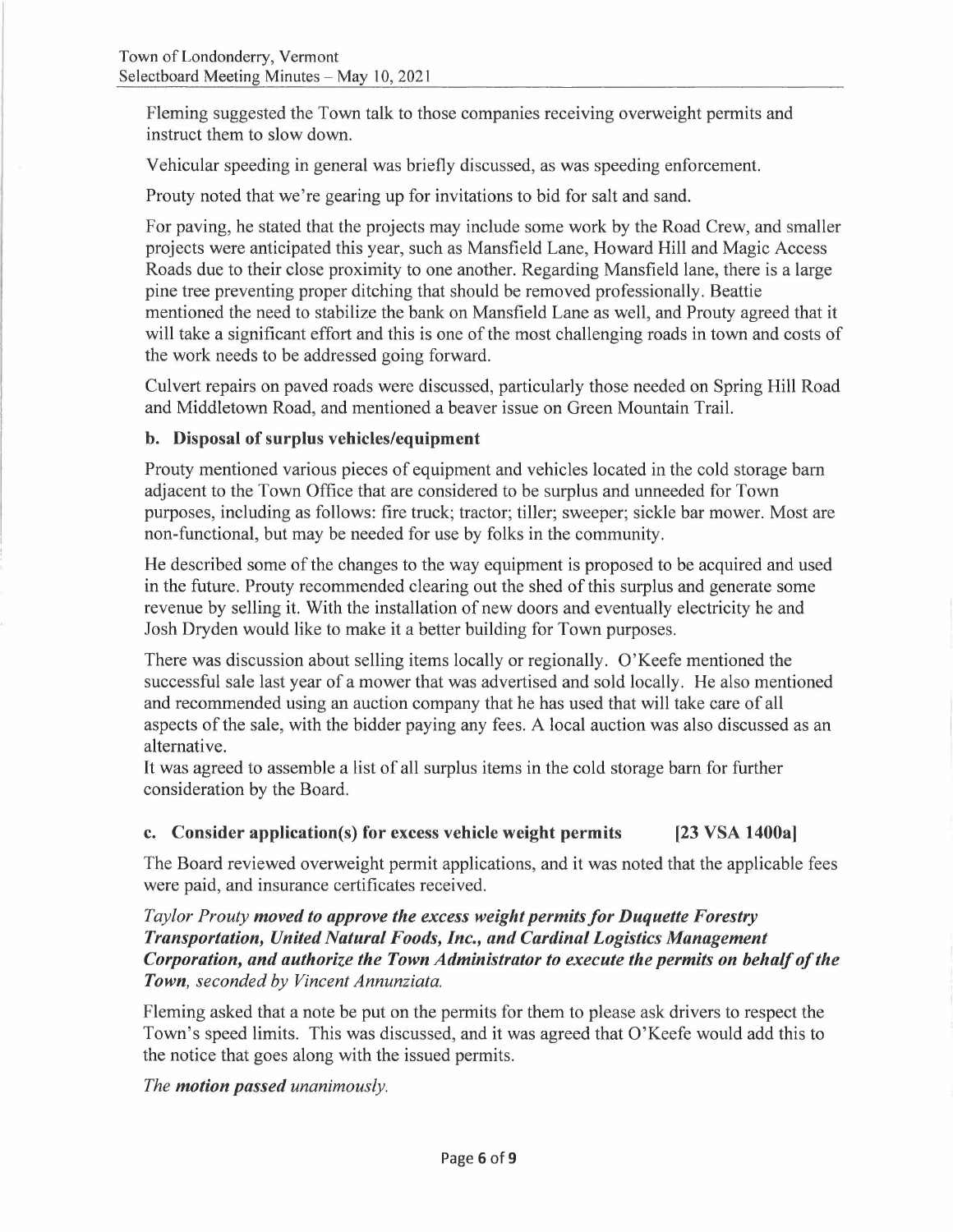### **12. Old Business**

### **a. Prioritization of Town facilities repair and maintenance**

O'Keefe presented to the Board an update on progress with various facilities prioritized at the previous meeting, as follows.

| Priority       | <b>Work Item</b>                                                        | <b>Notes</b>                                                              | Est. Cost |
|----------------|-------------------------------------------------------------------------|---------------------------------------------------------------------------|-----------|
|                | TOWN GARAGE - Garage doors service (and annual service<br>contract)     | Selectboard decision requested for<br>5/10/2021                           | 400       |
|                | COLD STORAGE BLDG - Replace last two garage doors                       | Selectboard decision requested for<br>5/10/2021                           | 8000      |
| $\mathbf{1}$   | TOWN GARAGE - Electric panel water infiltration                         | See 4/30/2021 Cole letter, waiting for return<br>contact from electrician |           |
| $\mathbf{1}$   | TOWN OFFICE - Roof above & sill below Clerk's Office door               | See 4/30/2021 Cole letter, Scope of work<br>needed for estimates          |           |
| $\mathbf{1}$   | TRANSFER STATION - Need bollards & chains for C&D<br>concrete/dumpsters | Needs scope of work for estimates                                         |           |
| $\overline{2}$ | TOWN OFFICE - Paint (scrape) building - N/E/W sides                     | Needs scope of work for estimates                                         |           |
| $\overline{2}$ | TOWN OFFICE - Paint (scrape) building - S side                          | Needs scope of work for estimates                                         |           |
| $\overline{2}$ | TOWN OFFICE - Meeting room sound insulation                             | Needs further research                                                    |           |

O'Keefe shared with the Board an inspection report from engineer Chris Cole for several sites as noted, and mentioned that all work is still a work in progress. No action was taken by the Board.

O'Keefe mentioned that the mandatory pre-bid walk-through for the Town Hall restoration project was scheduled for the following day.

### **b. Approve contract for new garage doors at cold storage building**

O'Keefe described the bids received, as follows.

- Overhead Door of Rutland  $$7,800$ <br>• Champion Overhead Door  $$8,772$
- Champion Overhead Door \$8,772

The low bid will provide for the building having three different types of doors, he noted. And Prouty noted that carpentry for the door openings to allow for the door installation was required. Prouty and Fleming volunteered to handle this.

Prouty noted that the low bidder is a very good company with which to work.

*Taylor Prouty moved to 1) accept the proposal from Overhead Door of Rutland as submitted for the installation of two new garage doors at the cold storage building adjacent to the Town Office, estimated to cost of \$7,800, 2) authorize the Town Administrator to sign any documents necessary for the hiring of the firm to conduct the necessary work,*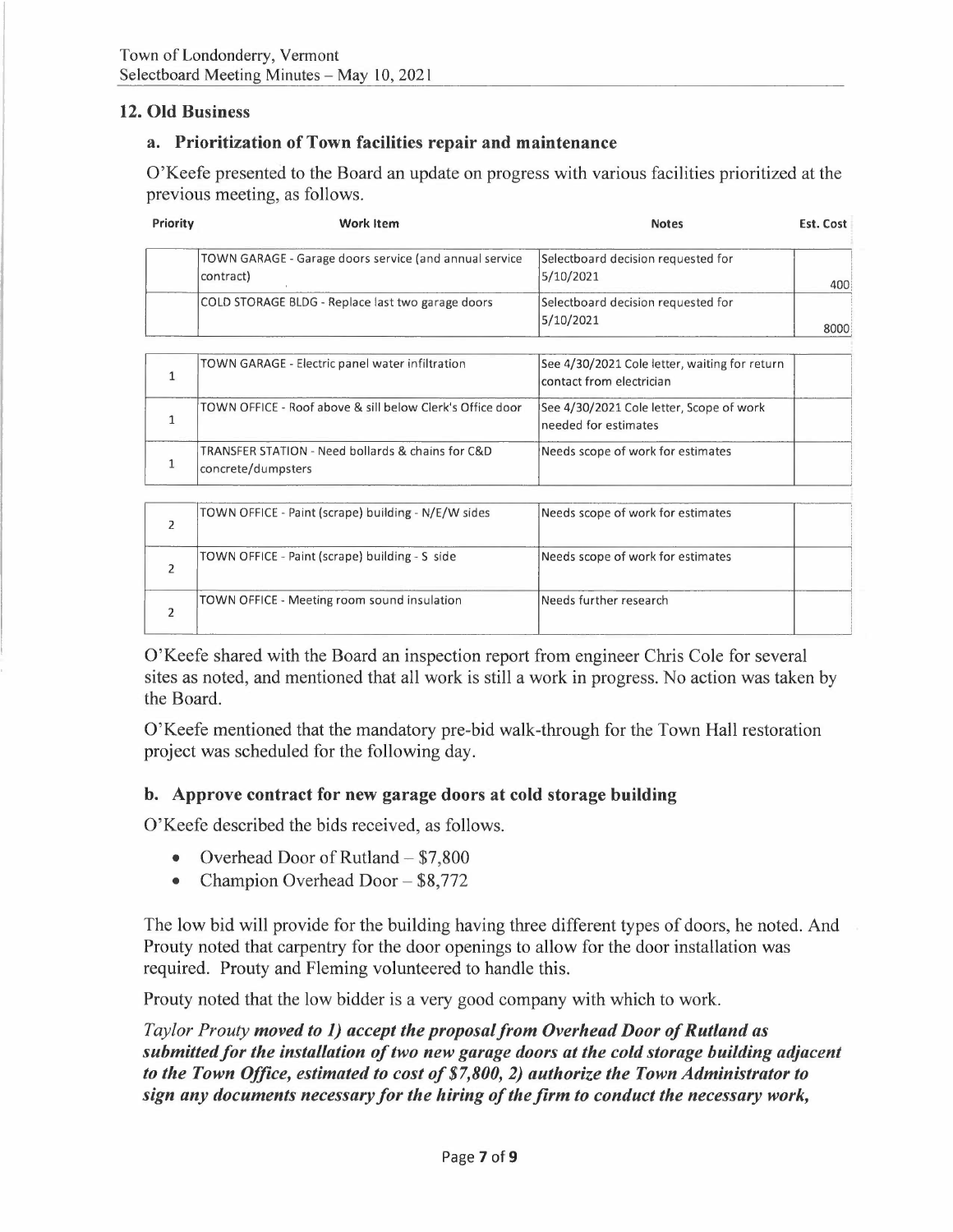*and 3) authorize the expenditure to be paid from the Town Building Reserve Fund, seconded by Vincent Annunziata. The motion passed unanimously.* 

### **c. Approve contract for garage door maintenance at Town Garage**

O'Keefe reviewed with the Board the proposal from Overhead Door of Rutland, the company that had originally installed the doors. There was an inquiry as to whether they would also maintain the new doors being installed at the cold storage building, and it was agreed that they could also do that work as necessary.

*Taylor Prouty moved 1) accept the proposal from Overhead Door Company of Rutland/or annual planned maintenance of garage doors at the Town Garage as submitted, and 2) authorize the Town Administrator to sign any documents necessary for the hiring of the firm to conduct the necessary work, seconded by Melissa Brown. The motion passed unanimously.* 

## **13. New Business**

### **a. Discussion of funding opportunities through the American Rescue Program Act (ARPA)**

O'Keefe briefly discussed federal funding that would be coming to the Town and the need to gear up on how we want to use the funds as efficiently as possible. Guidelines on the ARP A funds are continuing to roll out, including some that day. He encouraged the Board to start thinking about what structure the Board wished to take on to address how to best the Town should participate in ARPA, be it through any combination of staff, boards or committees.

Pajala clarified that some money would come directly to the municipalities, and there would be various infrastructure programs for which the Town can apply. The Town should pay attention to its capacity, what are its top priorities, how much funding to apply for.

Regarding the high cost of infrastructure, Crossman noted that the cost of water and wastewater improvements in the north and south villages is estimated to cost as much as \$7-8 million. She added that there are information sessions on ARPA to be held by the Brattleboro Development Credit Corp. and the Vermont League of Cities and Towns, on May 18th and 19th, respectively.

Pajala noted that the Vermont League of Cities and Towns will get funding to provide technical assistance and support to communities. She encouraged the Board to think outside the box and also about regional needs, such as solid waste and broadband.

## **b. Appointment to fill vacancy - Parks Board**

The Board reviewed an application from Andrew Kubica, who recently located to the community. Pajala mentioned that he has already attended Parks Board meetings and has volunteered to help with Music Mondays, and the Parks Board is supportive of his appointment.

*Vincent Annunziata moved to appoint Andrew Kubica to fill a vacancy on the Parks Board for a term ending April 30, 2022, seconded by Jim Fleming. The motion passed unanimously.*